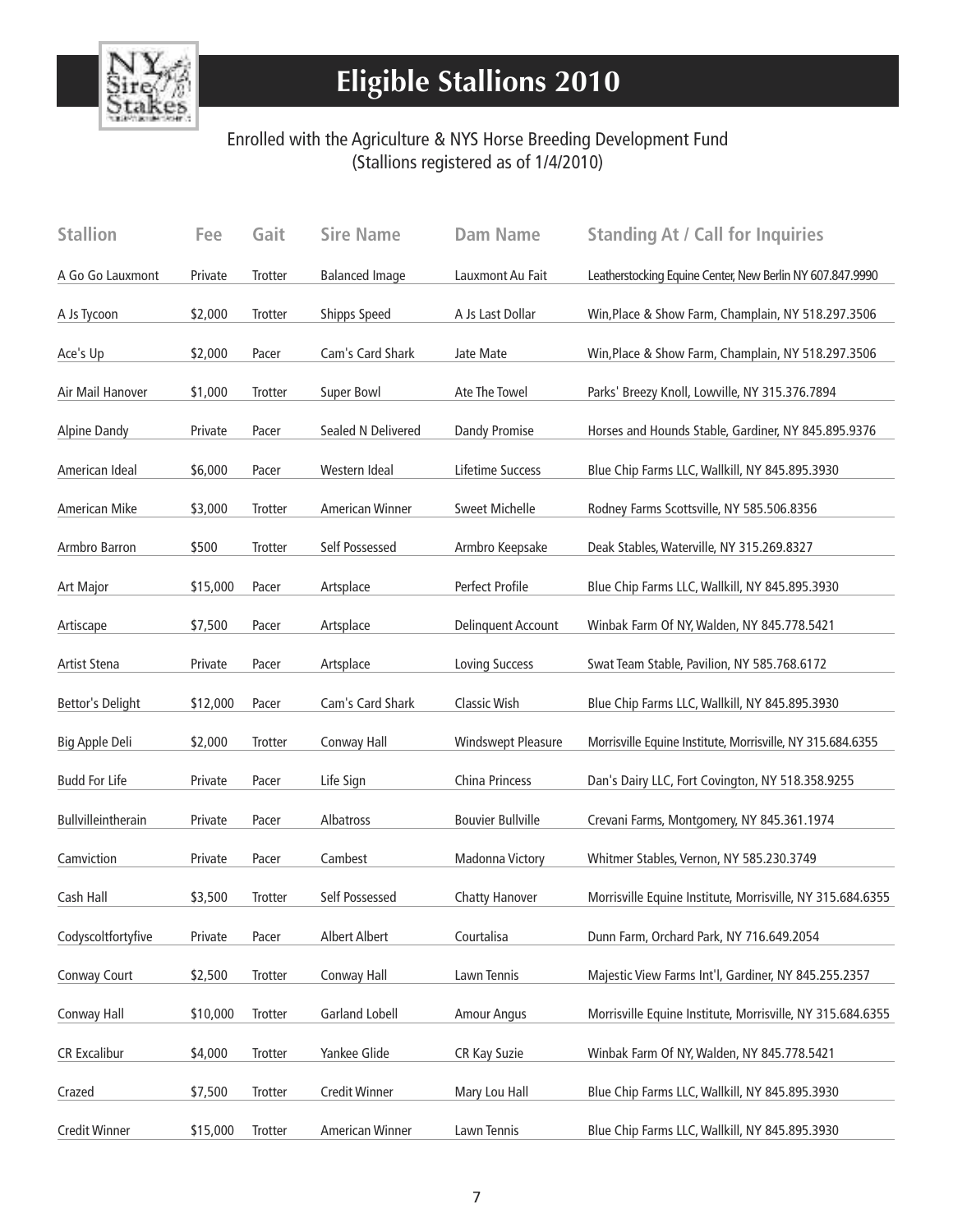

# **Eligible Stallions 2010**

### Enrolled with the Agriculture & NYS Horse Breeding Development Fund Stallions registered as of 1/4/2010

| <b>Stallion</b>       | Fee      | Gait    | <b>Sire Name</b>         | <b>Dam Name</b>         | <b>Standing At / Call for Inquiries</b>                    |
|-----------------------|----------|---------|--------------------------|-------------------------|------------------------------------------------------------|
| Dallas Dhu            | \$1,500  | Trotter | Copter Lobell            | <b>Tripkit</b>          | Kaleidoscope Farm, Argyle, NY 518.638.8407                 |
| <b>Diamond Goal</b>   | \$2,000  | Trotter | Armbro Goal              | Another Tiffany         | Leatherstocking Equine Center, New Berlin, NY 607.847.9990 |
| Dream Away            | \$4,500  | Pacer   | Artsplace                | Some Kinda Dream        | Winbak Farm Of NY, Walden, NY 845.778.5421                 |
| El Paso Kash          | Private  | Trotter | Nevele Diamond           | <b>Texas Starlette</b>  | Rodney Farms Scottsville, NY 585.506.8356                  |
| Gemini Jason          | Private  | Pacer   | <b>Falcon Seelster</b>   | Rosedale Lobell         | Holliday Racing LLC, Cowlesville, NY 585.902.5111          |
| Goliath Bayama        | \$2,000  | Pacer   | Abercrombie              | Topaz Blue Chip         | Win, Place & Show Farm, Champlain, NY 518.297.3506         |
| Grantskis Charm       | \$500    | Pacer   | <b>Bomb Rickles</b>      | Charms Treasure         | George Barnard Farm, Oppenheim, NY 518.568.2017            |
| Heifetz Hanover       | Private  | Pacer   | Cambest                  | <b>Happy Fiddler</b>    | Shadow Rider Equine, Fabius, NY 315.460.0870               |
| Hour Chewbaka         | Private  | Pacer   | <b>Red Muckalee</b>      | Northsong Bobbie        | Tranowicz Farm, Fort Edward, NY 518.796.6086               |
| If I Can Dream        | \$15,000 | Pacer   | Western Hanover          | Arterra                 | Majestic View Farms Int'l, Gardiner, NY 845.255.2357       |
| Ilooklikemymom        | \$2,000  | Trotter | Overcomer                | Lookslikenorma          | Leatherstocking Equine Center, New Berlin, NY 607.847.9990 |
| <b>Imperial Angus</b> | \$2,000  | Trotter | <b>Garland Lobell</b>    | Kenwood Scamper         | Win, Place & Show Farm, Champlain, NY 518.297.3506         |
| Incredible Abe        | \$1,000  | Trotter | <b>Crowning Point</b>    | <b>Incredibly Sassy</b> | W D La Page Stable, North Bangor, NY 518.483.728           |
| 9 Jason Will          | Private  | Trotter | <b>Imperial Angus</b>    | Gypsy Gabe              | Maple Lane Farm, Ballston Spa, NY 518.587.2943             |
| Kenneth J             | \$4,500  | Pacer   | Bettor's Delight         | Advantest               | Morrisville Equine Institute, Morrisville, NY 315.684.6355 |
| KT's Big Guy          | Private  | Trotter | Nevele Diamond           | <b>Sharp Tune</b>       | Wildewood Farm, Verona, NY 315.336.8921                    |
| Lislea                | \$1,500  | Pacer   | Cam Fella                | Lisheen                 | Cameo Hills Farm, Montgomery, NY 845.457.9416              |
| Magic Passport        | Private  | Pacer   | <b>Presidential Ball</b> | Al Dente                | Coomber Farm, Locke, NY 315.497.0623                       |
| Malabar Man           | \$7,500  | Trotter | Supergill                | Lady Love Mcbur         | Winbak Farm Of NY, Walden, NY 845.778.5421                 |
| Nervey's Royal        | Private  | Trotter | Royal Prestige           | Nervey Flak             | Larry La Page Farm, Malone, NY 518.483.3711                |
| Noble Ability         | \$2,000  | Pacer   | Albatross                | Myhalia Hanover         | Cameo Hills Farm, Montgomery, NY 845.457.9416              |
| Onomatopoeia          | Private  | Trotter | Googie                   | Damsel Spirit           | Northway Farm, Moreau, NY 518.306.4969                     |
| Passailed             | \$750    | Pacer   | Abercrombie              | Assailed                | Steuben Farms, Bath, NY 607.769.7539                       |
|                       |          |         |                          |                         |                                                            |